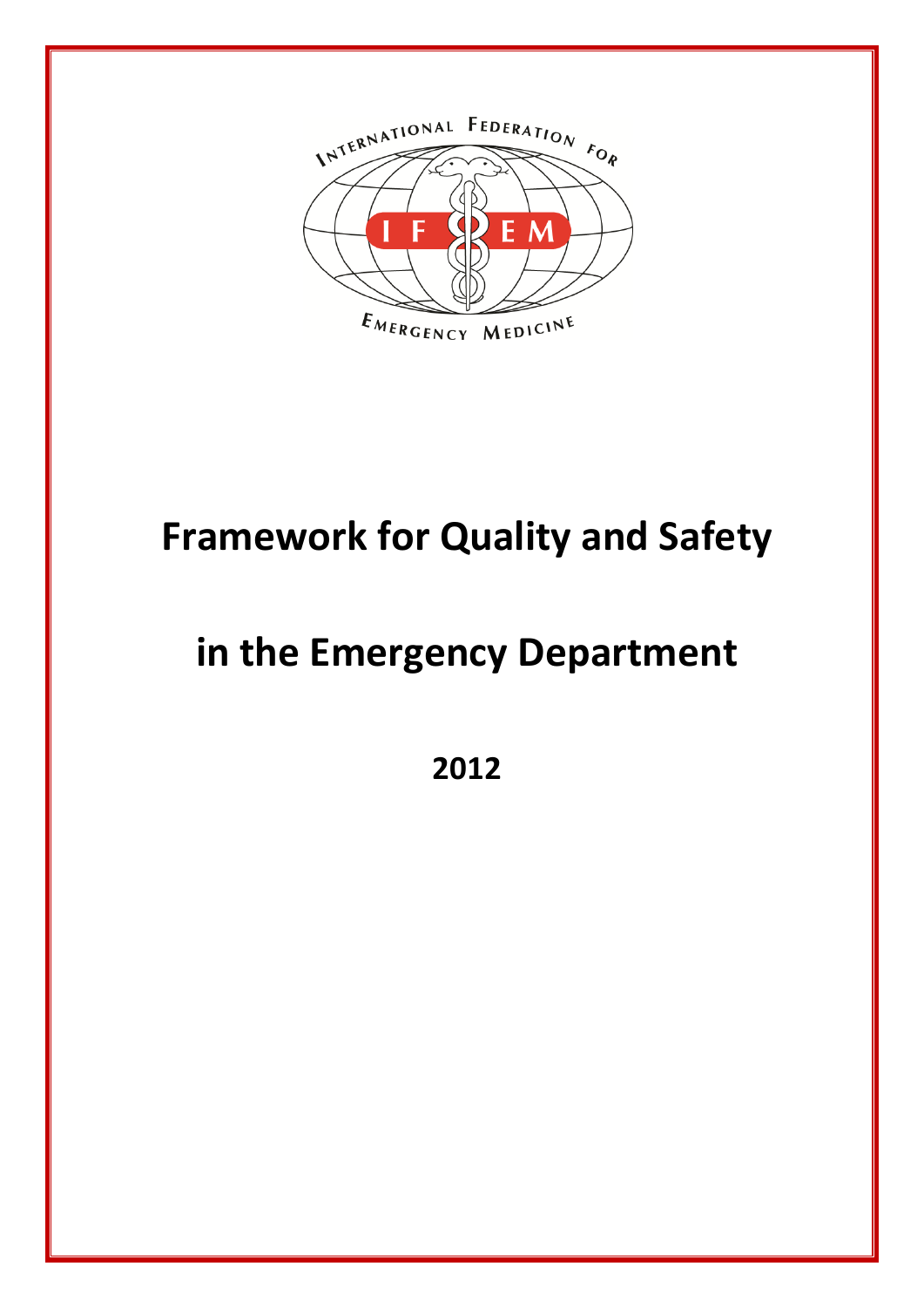#### **Document Editors:**

Fiona Lecky, Clinical Professor/ Honorary Professor/ Honorary Consultant in Emergency Medicine University of Sheffield/University of Manchester/Salford Royal Hospital NHS Foundation Trust. Emergency Medicine Research in Sheffield (EMRiS), School of Health and Related Research (ScHARR), Regents Court, Regent Street, Sheffield S1 4DA

Professor Suzanne Mason, Professor of Emergency Medicine Director of Health Services Research, School of Health and Related Research, University of Sheffield

Jonathan Benger, Professor of Emergency Care Academic Department of Emergency Care, University Hospitals Bristol NHS Foundation Trust, Bristol, UK

Peter Cameron, President, International Federation for Emergency Medicine Chair, Emergency Medicine, Hamad Medical Corporation, Qatar. Professor of Emergency Medicine, Monash University, Melbourne, Australia

Chris Walsh, PhD, College of Emergency Medicine, UK.

On behalf of the IFEM Quality Symposium Working Group (see Appendix 1)

This document arises from the sessions and discussions that took place at the International Federation for Emergency Medicine (IFEM) Symposium for Quality and Safety in Emergency Care, hosted by the College of Emergency Medicine (CEM) in the UK. The symposium took place on 15<sup>th</sup>/16<sup>th</sup> November 2011 at the British Museum, London. A proceedings document has been published previously.<sup>1</sup> This document was presented and further refined at the 14<sup>th</sup> International Conference on Emergency Medicine, held in Dublin in June 2012.

#### INTERNATIONAL FEDERATION FOR EMERGENCY MEDICINE

34 Jeffcott Street West Melbourne VIC 3003 T +61 3 9320 0444 | F +61 3 9320 0400 E ifem@acem.org.au | www.ifem.cc

Produced by: International Federation for Emergency Medicine

#### ISBN: 978-0-9873901-1-0

Further copies of this publication can be obtained from the International Federation for Emergency Medicine website at: <http://www.ifem.cc/Resources/PoliciesandGuidelines.aspx>

Disclaimer: *Content within this publication was accurate at the time of publication.* 

*This work is copyright. It may be reproduced in whole or part for study or training purposes subject to the inclusion of an*  acknowledgment of the source. It may not be reproduced for commercial usage or sale. Reproduction for purposes other *than those indicated above requires written permission from the International Federation for Emergency Medicine.* 

© International Federation for Emergency Medicine 2012

Published: December 2012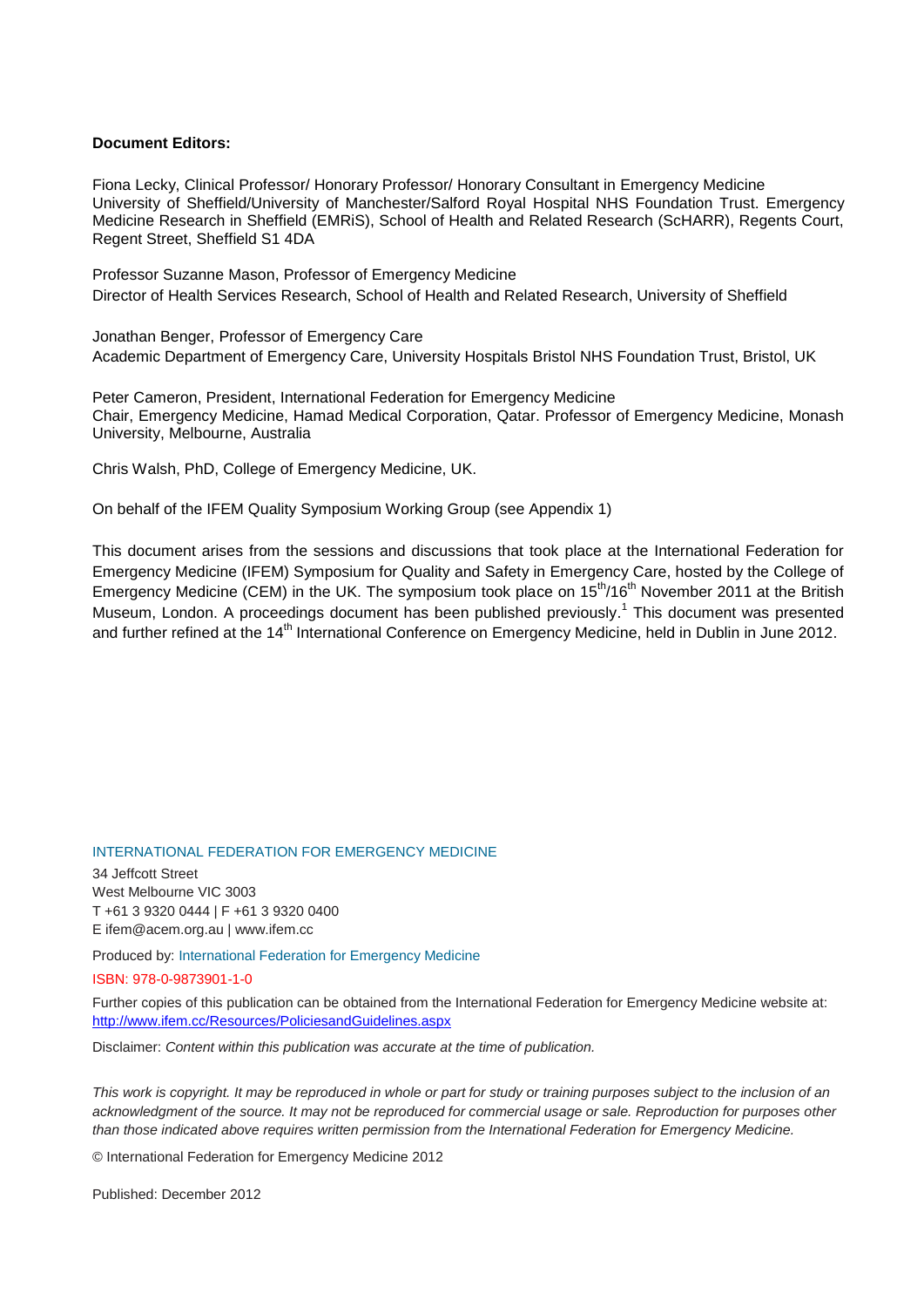# Contents

Appendix 1 List of Presenters and contributors

16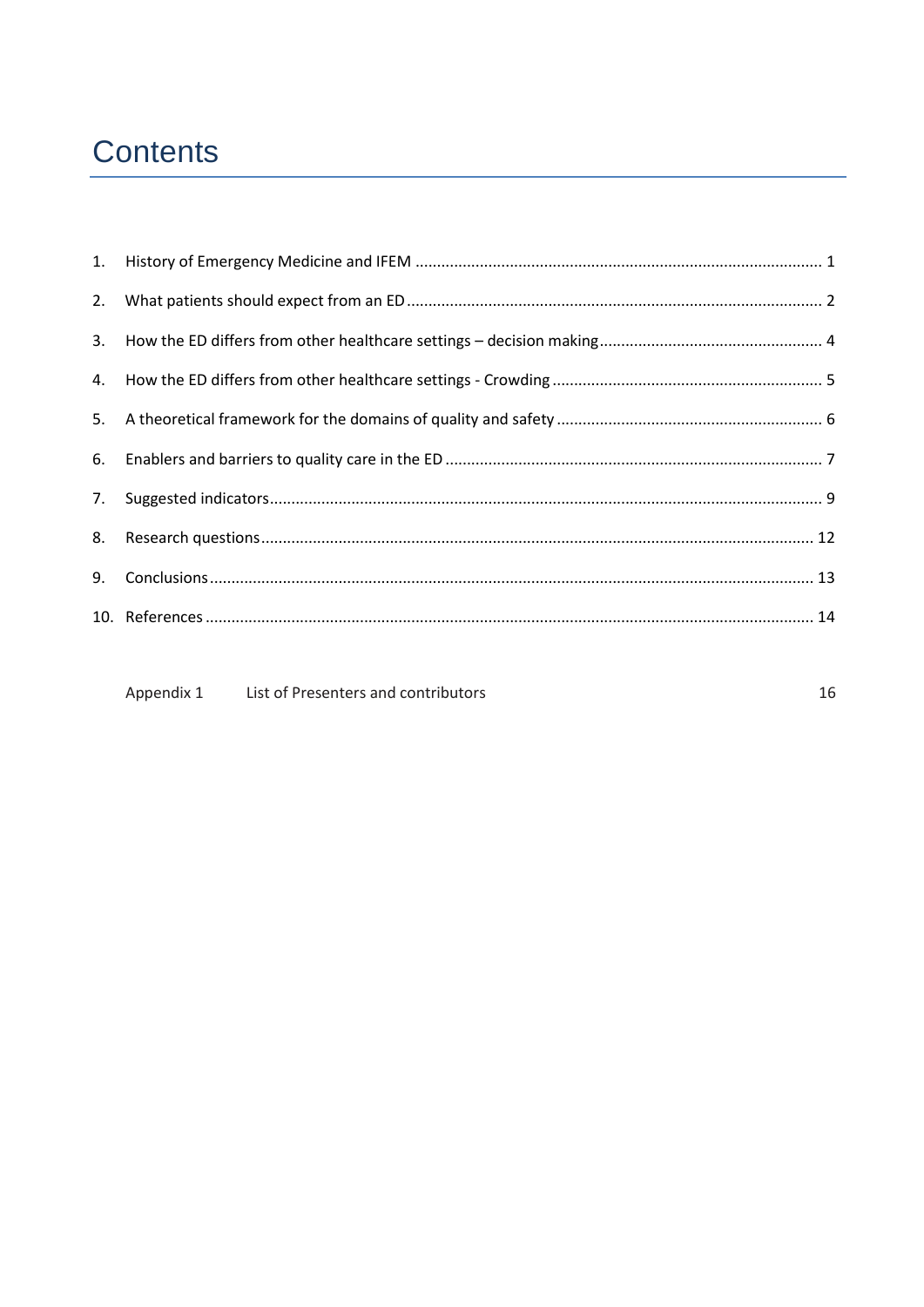### <span id="page-3-0"></span>1. History of Emergency Medicine and IFEM

Emergency Medicine (EM) is one of the youngest medical specialties. It has been in existence for the last 50 years; its rise and spread across the globe occurred through an almost simultaneous development in the IFEM founder nations of Australia, Canada, New Zealand, United States, and the United Kingdom. This occurred when EM pioneers came together in Colleges and Associations which have defined core skills and competencies for the practice of EM, curricula for trainees and forms of assessment for professional qualifications. This has in turn allowed Consultants or Attending Specialists to be identified. The model of emergency medical care in these countries made the Emergency Department (ED) - based on a hospital site with supporting inpatient specialties – the hub of the Emergency Care system. Patients attend EDs on an ad-hoc basis, or pre-hospital personnel transport patients to EDs for EM specialists and their trainees to resuscitate, assess and either admit to the hospital or discharge to the community as appropriate.

This "ED hub" model of Emergency Care, involving the specialisation of physicians in EM, is increasingly popular in developed and developing nations, reflected by the increased membership of the International Federation to over 70 countries in 2012. The ED is being increasingly utilised by patients, who often regard it as providing accessible, timely and high-quality health care. The rise in the use of EDs exceeds population growth and changes in population morbidity<sup>2</sup>, and presents particular system challenges of crowding, assessment and treatment delays and a reduction in both the quality and safety of care, if capacity cannot grow to match demand<sup>3</sup>.

In countries where EM is well-established attention is now being paid to defining and assuring quality in emergency care. Many IFEM members have done extensive work within their own healthcare systems to identify quality in EDs<sup>4</sup>, applying various measures and promoting these measurements as important to the public and funding bodies. In some countries, there has been national implementation of mandatory quality standards, and external review by governmental and other bodies<sup>5</sup>. There are clear synergies in the measures that IFEM member countries have advanced as "Quality Indicators", and their experiences of seeking recognition for these indicators as worthwhile measures of patient care $6$ . At the same time in countries where EM is developing there may be immense pressures on the emergency care system, combined with limited resources to support that system. Under such circumstances measures of quality may yet need to be implemented, but there are important lessons to be learned from better resourced countries and there is potential for universal standards to be developed and applied.

For these reasons we came together in London to start the work of defining an IFEM framework for quality and safety within the ED that would be applicable across the globe. This will support the development of EM internationally, and also assist in ensuring that our patients receive the best possible care within the finite resources available. We agreed that because quality is a multi-faceted concept a single indicator, such as a universal time-based standard, is undesirable and potentially dangerous because it ignores other aspects of quality such as clinical effectiveness and the service experience. The result can be a distortion of ED activity to achieve this single measure at the expense of other aspects of quality. A further challenge is that although EM is defined in terms of the emergency management of illness and injury, the definition of a medical emergency is often perception-driven, and EDs are usually expected to provide safe, high-quality healthcare to all those who seek it, regardless of the actual degree of acuity or urgency.

In the subsequent sections we:

- Summarise what patients should expect from an ED.
- Examine how the ED differs from other healthcare settings.
- Present a theoretical framework for the domains of quality and safety.
- Identify the enablers and barriers to quality care in the ED.
- Suggest areas where the measurement of indicators may prove valuable.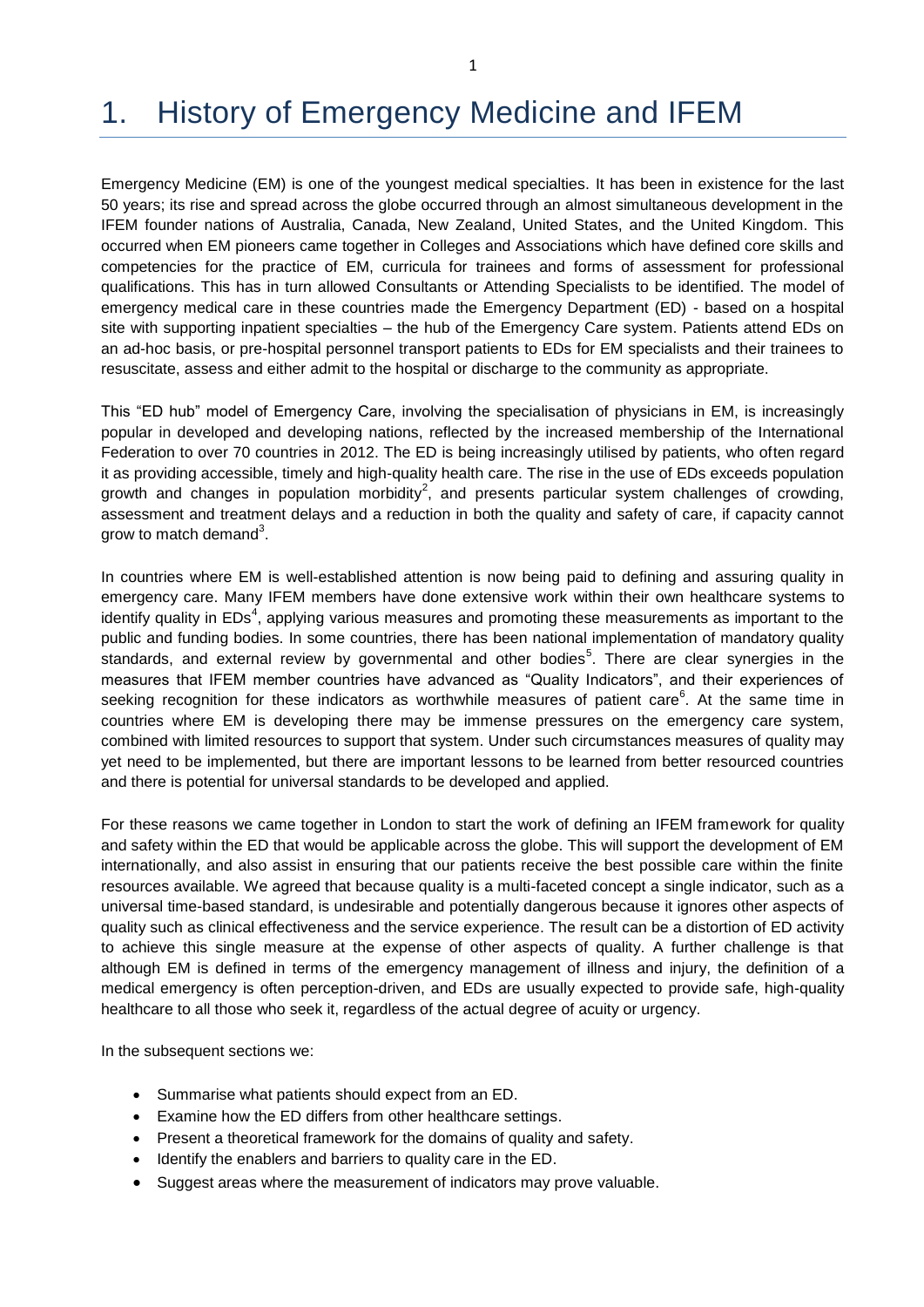# <span id="page-4-0"></span>2. What patients should expect from an ED

The IFEM terminology Delphi project defines an ED as: "*The area of a medical facility devoted to provision of an organized system of emergency medical care that is staffed by Emergency Medicine Specialist Physicians and/or Emergency Physicians and has the basic resources to resuscitate, diagnose and treat patients with medical emergencies*."

The ED is a unique location at which patients are guaranteed access to emergency care 24 hours a day, 7 days a week. It is able to deal with all types of medical emergencies (illness, injury and mental health) in all age groups. For the general public the ED is the "shop window" of the health service; in consequence it should be supported to provide the level of care that the public both expect and deserve. There is an important distinction between an ED and community-based urgent care facility, which will not include all of the above components. Community-based urgent care facilities may have a different mix of staff and patients, may not be accessible at all times and may play a different role in the provision of healthcare to a population.

Within all countries patients in an ED should expect:

- The right personnel: healthcare staff who are appropriately trained and qualified to deliver emergency care, with the early involvement of senior doctors with specific expertise in E M where life-threatening/changing illness (physical or mental) or injury is suspected.
- The right environment: a dedicated ED, which is properly equipped (for example with monitoring equipment and supplies) and where appropriate compliance with hygiene and infection control measures reduce the incidence of hospital acquired infection for the anticipated number of patients and all commonly presenting conditions, as well as less common but predictable emergencies. There should be adequate space to provide the necessary patient care in an environment that is secure and promotes patient privacy and dignity; acutely ill and injured patients should not be routinely cared for in hallways or non-equipped overflow spaces.
- The right decision making: at all levels of ED function, from managerial/administrative levels to the frontline, the importance of critical thinking in decision making should be recognised and emphasised.
- The right processes: to ensure early recognition of those patients requiring immediate attention and prompt time critical interventions, and the timely assessment, investigation and management of those with emergency conditions
- The right results: optimal outcomes from treatment within the ED for all patients presenting with emergency healthcare needs.
- The right approach: patient-centred care with an emphasis on relieving suffering, good communication and the overall experience of patients and those accompanying and/or caring for them.
- The right system: which enables the patient to access timely and appropriate emergency care, and which continues to support them after they have left the ED. There should be strong links to the community including education and prevention, alongside the promotion of public health.
- The right support: from community and hospital-based healthcare teams, and from the commissioners and managers of the ED, who should ensure that the above arrangements are sustainable. There should be established and agreed mechanisms to monitor standards and compliance, with action taken if an ED falls short.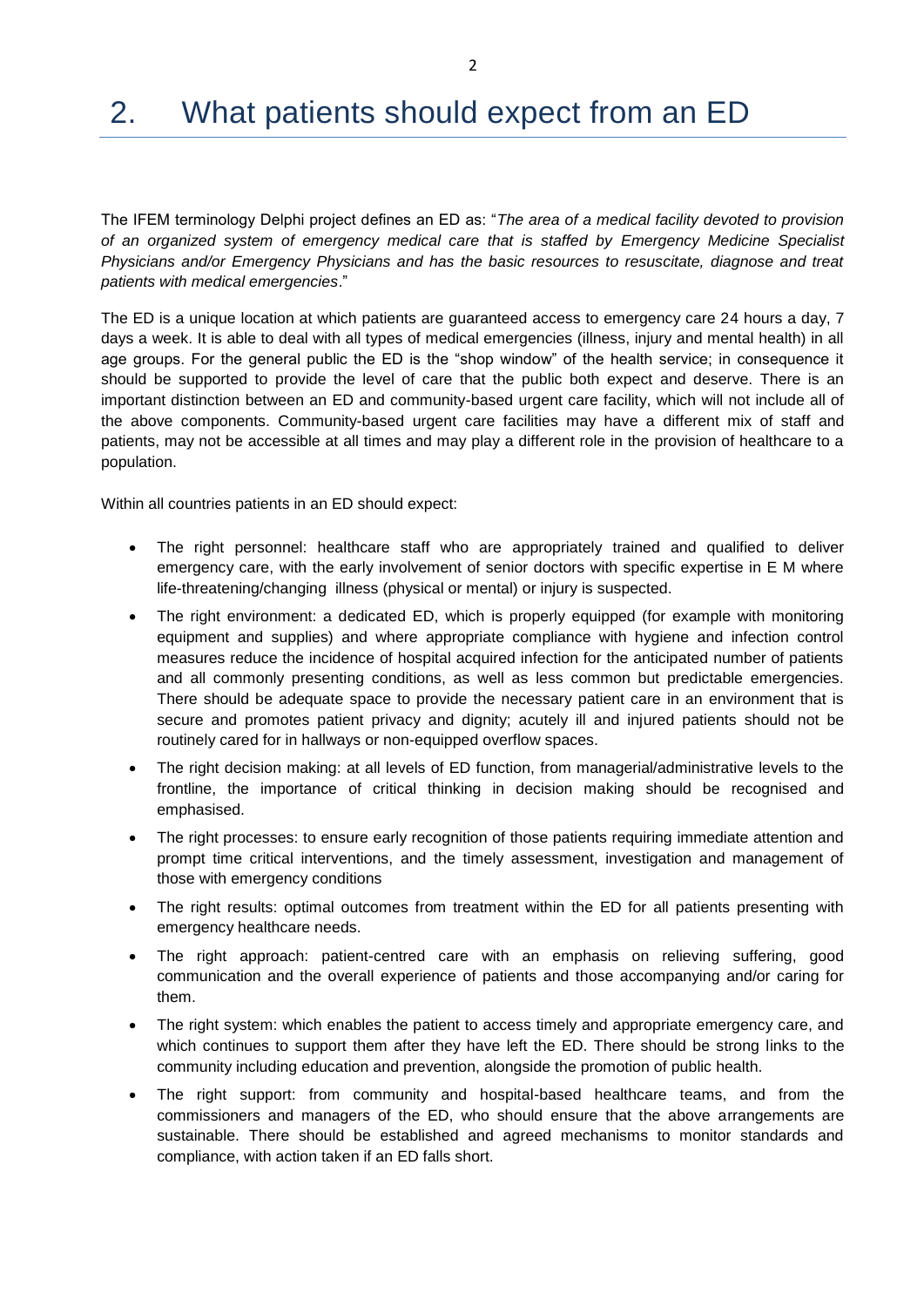In countries where EM is well-developed patients can also expect the following, in addition to the eight fundamental priorities outlined above:

- Appropriate access to, and utilization of, diagnostic support services (e.g. plain radiography, ultrasound, CT scanning and laboratory services) by EM doctors when needed for the immediate diagnosis of life threatening conditions
- Expertise in critical care in collaboration with colleagues from anaesthesia and intensive care
- Early access to specialist inpatient and outpatient services to assure appropriate on-going evaluation and treatment of patients with emergency care needs
- Appropriate duration of stay in the ED to maximise patient care and comfort, and to optimise clinical outcomes
- Development of additional services alongside core ED activity to enhance the quality and safety of emergency care. Such services may include short-stay/observation facilities, alternative patient pathways, social and mental health services or associated outpatient activity, and will vary according to local practice and circumstances. However an important component of excellent ED care is the constant development of innovative and enhanced services to support the delivery of quality and safety.

ED staff can expect to be treated with respect by colleagues and patients, and to work in a system and facilities that are safe, and not detrimental to their own health. ED staff can also expect to work in an environment that provides the resources and training they need to meet the above expectations, with an emphasis on the development of evidence-based care and innovation.

Whilst this document focuses on the ED, our conference was constantly reminded of the need to employ a systems approach. The most important consideration is that the ED cannot function in isolation, and commonly exists as the hub of an Emergency Care System (ECS) where the patient journey will start in the community, and return there either directly from the ED or after an inpatient stay. EDs cannot function without recognising the need for a systems approach to quality within these other parts of the ECS; similarly a dysfunctional ED will adversely affect the pre-hospital environment and inpatient service. Finally it is important to recognise that the ECS must interface with the planned elements of a healthcare system – particularly the demand for hospital beds and the availability of specialists – but also with a public health perspective. Efforts to improve quality and safety can be perceived to have negative impacts on other areas of care, such as when emergency patients compete for beds with patients scheduled for planned admission. However, a hospital and community which embraces a culture of quality will welcome efforts by the ED to improve quality and support the implementation of changes that will improve care across the system.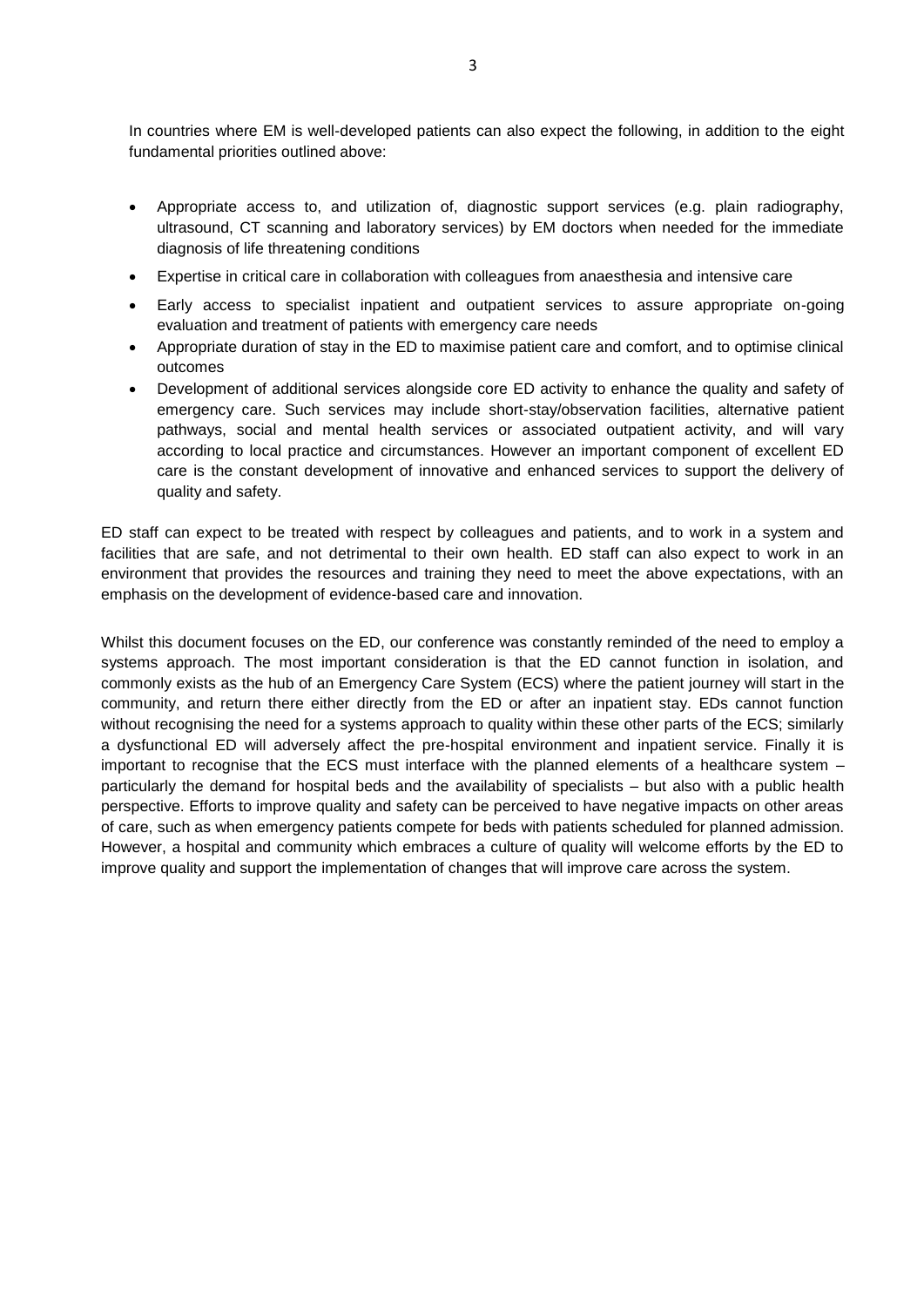### <span id="page-6-0"></span>3. How the ED differs from other healthcare settings – decision making

A particular feature of the ED is a high density of clinical decision-making. Not only does each clinician have to identify a set of diagnostic and therapeutic priorities for each patient in limited time and with limited information, but there is an added pressure around disposition because the period of observation that can occur on a ward or in primary care may often prove difficult to implement in the ED.

It is therefore important to understand how clinical decisions are made. In recent years, cognitive psychologists have delineated two broad classes of decision making, Type 1 processing (intuitive) and Type 2 (analytical) (Croskerry)<sup>7</sup>. It is now apparent that well-calibrated decision makers are those who can accurately distinguish between these two modes and are able to switch effectively between them – these are often mindful and flexible thinkers who can monitor their own mental processes, detect and correct bias and are capable of judging their levels of expertise and competency in any clinical situation. However to work in this way presents significant challenges in attention and vigilance; consequentially the quality of decision-making may be threatened by fatigue, sleep deprivation and sleep debt, and cognitive overload – all of which are common features of ED practice. Safety in the ED is therefore intricately linked to thinking skills, and the creation of a working environment that allows a high decision-making density to be effectively sustained. Team working, environmental influences and other aspects of human factors are key to patient safety, and supporting clinicians in this area through a programme of human factors training will promote safe clinical care.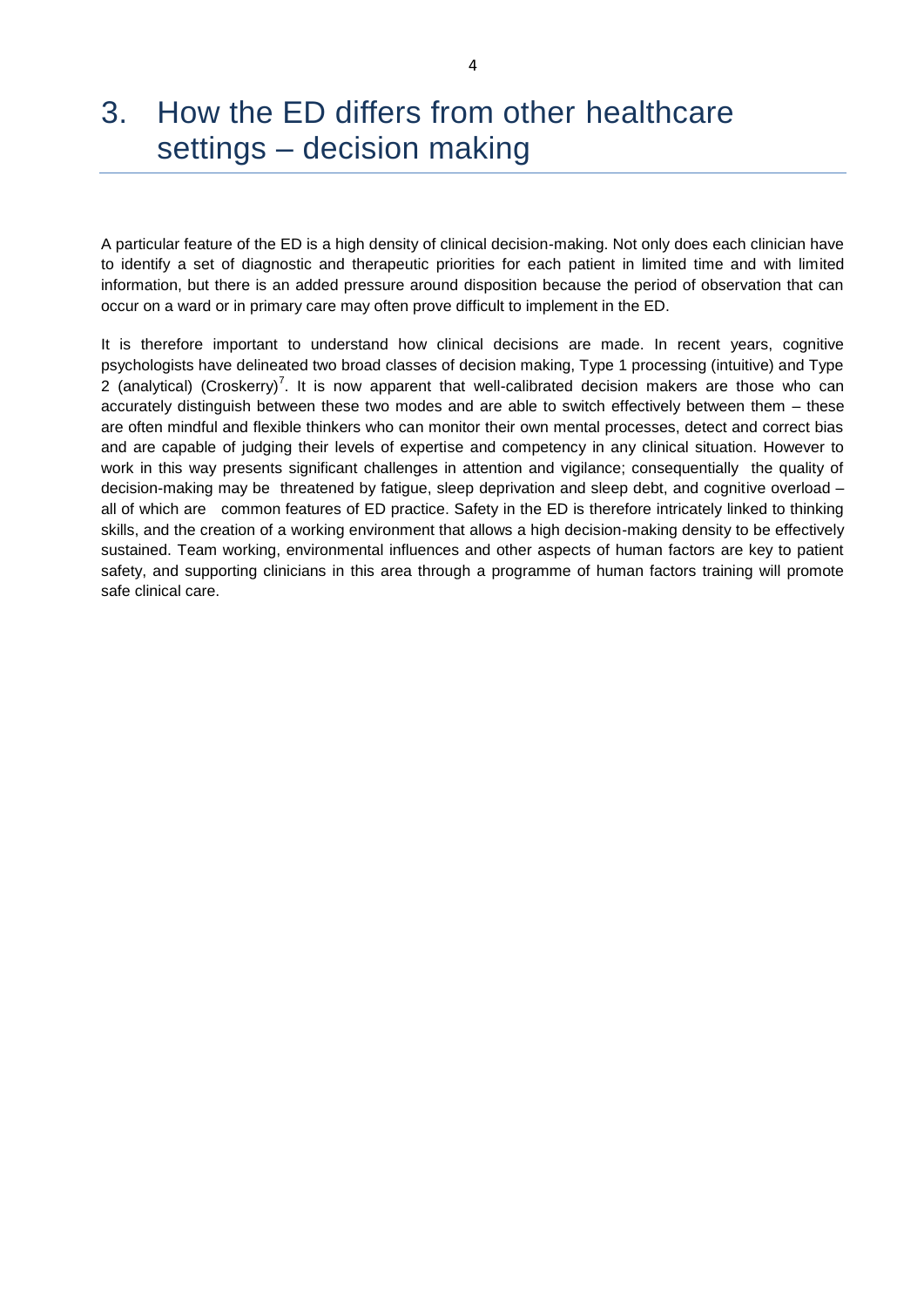### <span id="page-7-0"></span>4. How the ED differs from other healthcare settings - Crowding

Unlike most other healthcare settings the ED can readily fall victim to crowding because inflow is rarely regulated, and outflow to inpatient beds is often outside of the control of the ED. This is not desirable in an intensive decision-making environment.

Crowding has a direct effect on quality of care, morbidity and mortality. Multiple studies have demonstrated its harmful effects.<sup>8-15</sup>. Recent research in Canada and Australia shows that as ED crowding worsens (as measured by average total ED length-of-stay among similar patients seen at the same time) the proportion of discharged ED patients who subsequently die or who are readmitted via the ED to hospital within a week increases significantly.<sup>16</sup>

Crowding presents a substantial threat to quality within an ED, and is a symptom of system failure in terms of supply and demand resource management in one or more of the key system components listed above. Therefore crowding tends to occur when the ED is required to compensate for failings in other areas of the system<sup>16</sup>.

Crowding also appears to undermine the ability of clinicians, and indeed the whole ED, to toggle between Type 1 and Type 2 decision making processes. This in turn undermines the main currency – decision making – of the ED by increasing cognitive load through an increase in the number of patients, interruptions and distractions. Research has shown that when crowding occurs the rate of processing of ED patients does not change, but inevitably the time spent on information-gathering and decision-making per patient must diminish because of these other distractions. The end result is poorer decision making which directly undermines quality and safety.

It is clear that any ED initiative that seeks to improve quality must address crowding, its various systemic causes and consequences. These may include insufficient inpatient beds or poor flow through the health system, insufficient staff numbers, inefficient processes within the ED, inefficient infrastructure, or inadequate support for the ED from the other components of a healthcare system.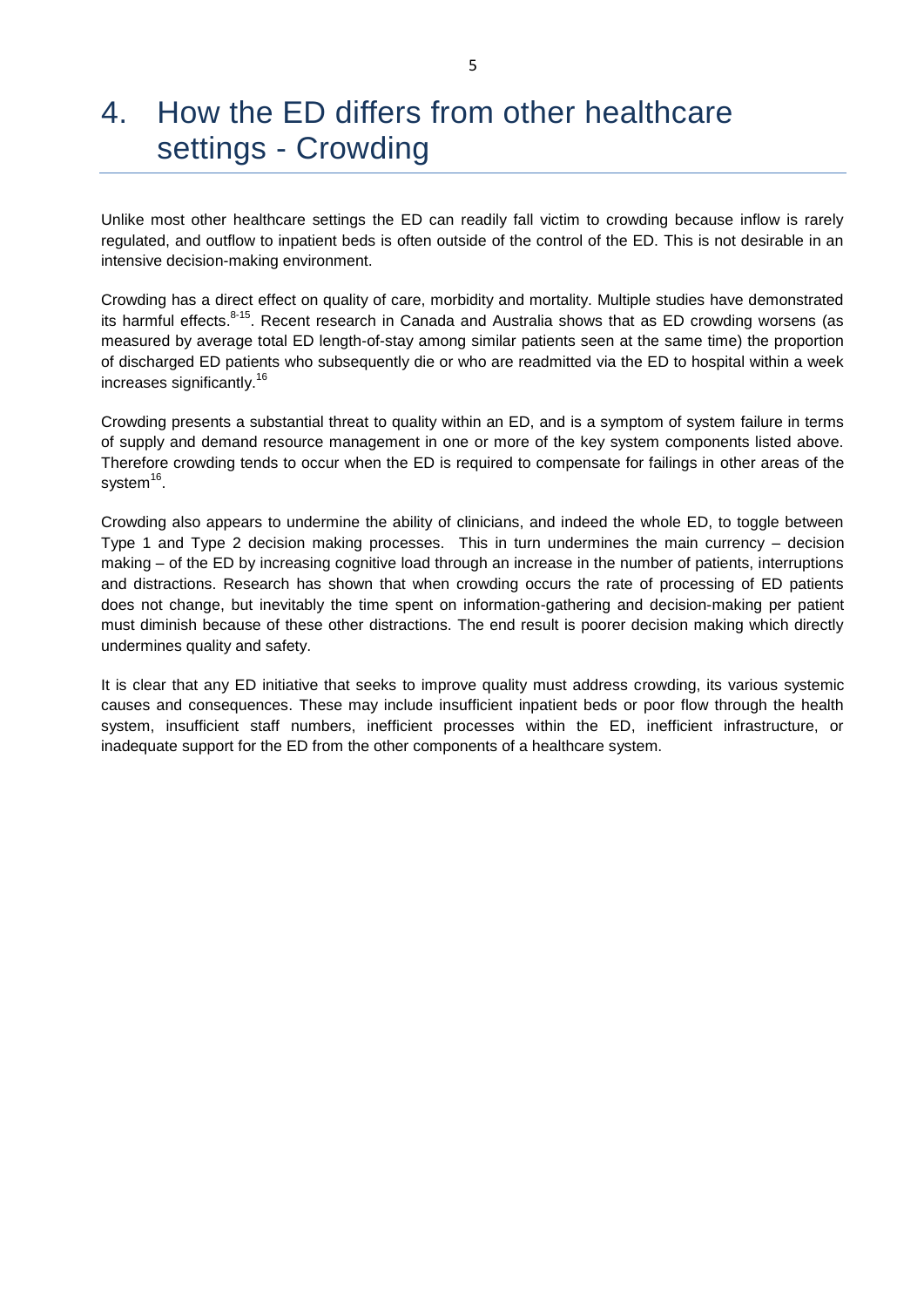## <span id="page-8-0"></span>5. A theoretical framework for the domains of quality and safety

During the conference we identified the Institute of Medicine framework as an excellent starting point, in that it encompasses our aspiration of "right patient to the right clinician at the right time in the right setting". The domains of quality from this framework are described in the table below:

| Domain           | <b>Description</b>                                                               |  |  |  |
|------------------|----------------------------------------------------------------------------------|--|--|--|
| Safe             | Avoiding harm to patients                                                        |  |  |  |
| Effective        | Providing services based on scientific knowledge to all who could benefit, and   |  |  |  |
|                  | refraining from providing services/care to those not likely to benefit           |  |  |  |
| Patient-centred  | Providing care that is respectful of and responsive to individual patient        |  |  |  |
|                  | preferences, needs, and values                                                   |  |  |  |
| Timely           | Reducing waits and sometimes harmful delays                                      |  |  |  |
| <b>Efficient</b> | Avoiding waste (personnel, resources, finance)                                   |  |  |  |
| Equitable        | Providing care that does not vary in quality because of personal characteristics |  |  |  |

Table One: The six quality domains described by the Institute of Medicine<sup>6</sup>

However prior to specifying quality indicators for each of these domains it is important to first identify the components in each ED that allow quality care to occur, and the potential barriers to these.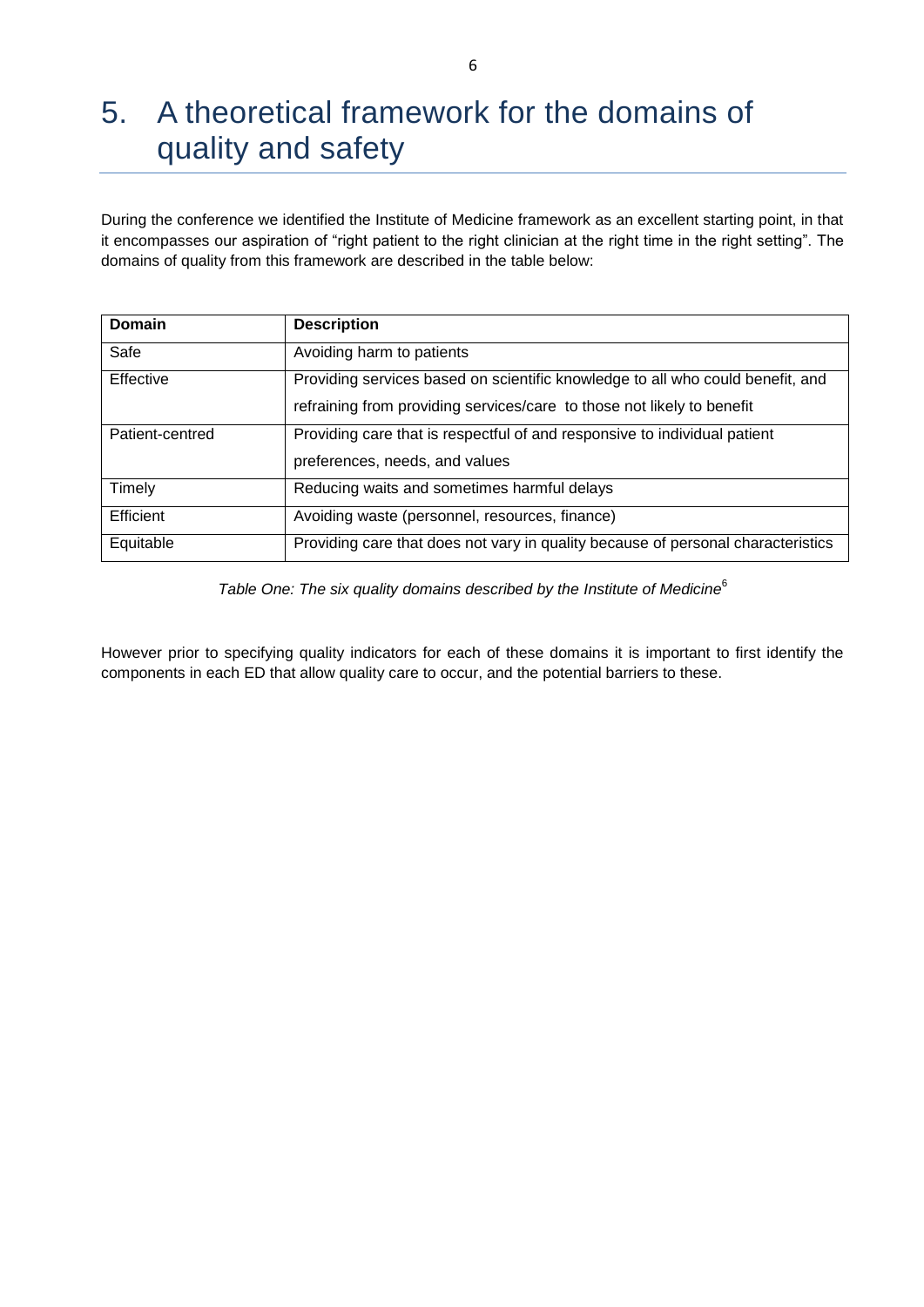#### <span id="page-9-0"></span>6. Enablers and barriers to quality care in the ED

**A) Staff:** trained, qualified and motivated to deliver efficient, effective and timely patient-centred care, compliant with local or national guidelines for ED staffing numbers skill/grade mix, including allied health professionals and support staff.

*Barriers:* staff burn-out, low morale, poor remuneration, inadequate career development opportunities, high turnover, adverse incidents, lack of co-ordinated teamwork, culture of apathy and weak leadership.

**B) Physical structures:** appropriate size and numbers of rooms for resuscitation, major and minor cases, waiting area, reception, triage and diagnostics, staff and patient washrooms, clean areas with appropriate lighting, heating and privacy, adequate ventilation, clean running water and adequate staff facilities. Equipment maintained regularly. Consumables stocked and available.

*Barriers:* lack of dedicated (or shared) space, overspill into hallways and corridors, poor equipment /stocking, lack of privacy and dignity, dirty/contaminated facilities.

**C) ED Processes:** processes to support effective high-quality care such as specific triage instruments and standard protocols for the ED phase of management including common and high risk presentations such as chest pain, head injury, sepsis, major trauma (with age appropriate modifications) that specify the need for and timing of essential investigations/imaging/therapies and seniority of clinician involved. Design and engineering to support care delivery and reduce human error, consideration of human factors in decision-making and the delivery of emergency care, standardisation of processes and equipment Also includes standard processes for safety and infection control such as hand washing.

*Barriers:* inadequate consideration of human factors, lack of processes, protocols and guidelines or poor adherence to any guidelines that do exist. Ad-hoc or poorly designed systems. Weak or absent IT structure. Lack of time to develop and implement processes. Lack of local data to support the development of country-specific protocols.

**D) Co-ordinated emergency care throughout the patient pathway:** A systems approach that begins before the ED and runs through the whole patient pathway (healthcare system), with shared ownership and a collaborative approach involving primary care and hospital specialists integration with all components of the care pathway.

*Barriers:* lack of whole-systems approach and co-ordination *resulting in crowding*. Lack of system support for the ED. *W*eak integration with community and hospital services, poor or absent design, duplication of processes and equipment.

**E) Monitoring and knowledge of outcomes:** There must be monitoring systems, preferably IT-based, that provide informative data on the impact of the above, plus adverse incident reporting, mortality and morbidity review and complaint monitoring to highlight both individual and system failure. This should be combined with a programme to actively seek out instances of poor quality or compromised safety and ensure continuous improvement in the ED. In many healthcare systems this would fit within an overall structure of clinical governance. Any suite of emergency system indicators must go beyond the ED, to encompass the patient's entire pathway and experience.

*Barriers:* Lack of monitoring systems and information technology support. Weak or absent systems of governance and review. Failure to engage with other components of the emergency care pathway, lack of management support, with the ED viewed in isolation.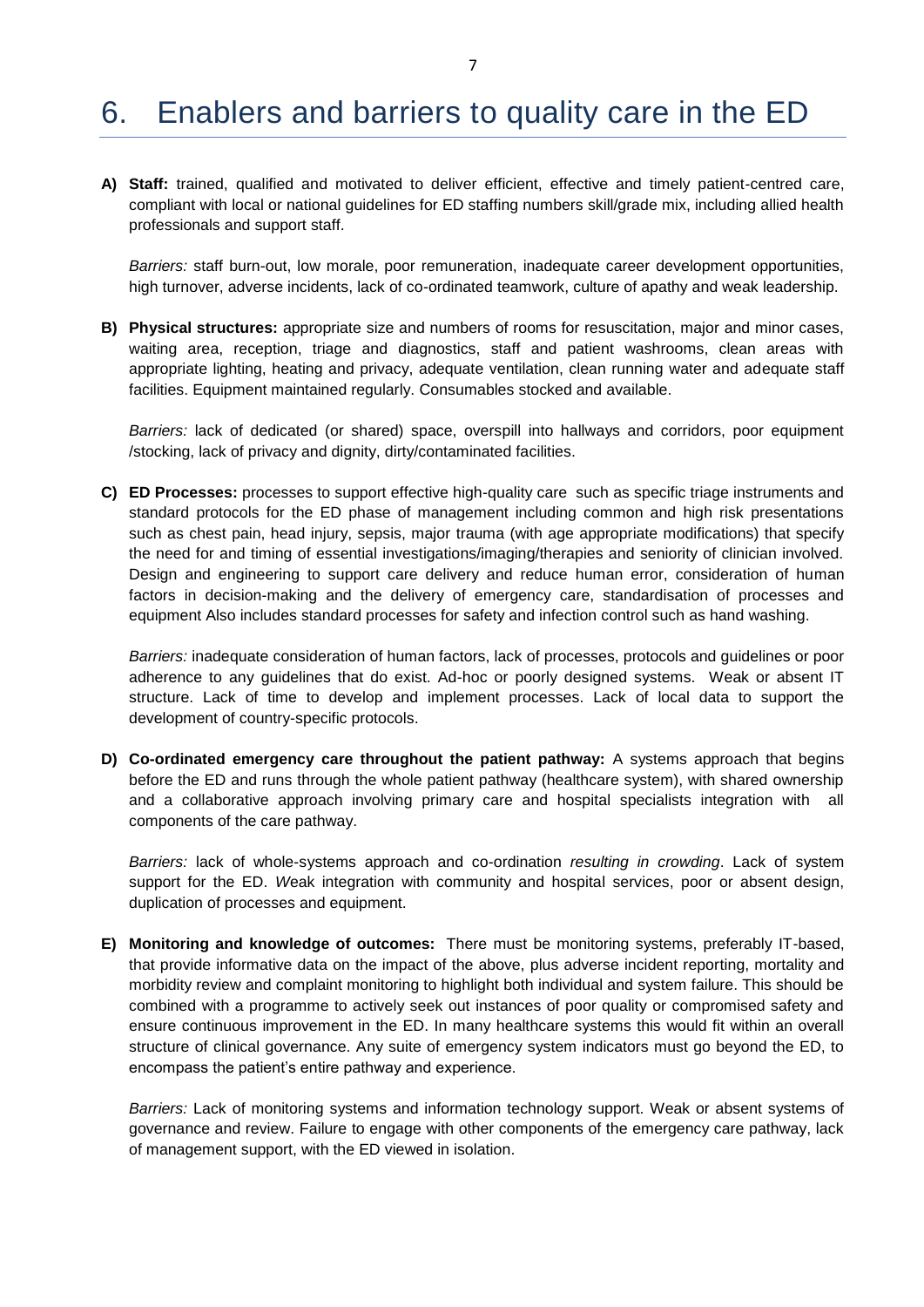In addition to the barriers mentioned above, all aspects of ED quality and safety will be undermined by:

- 1. A lack of resources, particularly inadequate finance leading to staff and equipment shortages, deterioration of premises and inadequate systems to ensure effective clinical processes and oversight.
- 2. Ignorance, apathy or disengagement by managers, commissioners or others with power over the ED, leading to disempowerment and demoralisation of ED staff.

Finally, leadership and a culture of quality are critical to sustaining all of the activities mentioned above. Leaders must be truly invested in, and passionate about, quality. They must be able to imbue this passion in their staff and offer opportunities and resources for staff to be innovative in making improvements. A study by the University Health Consortium<sup>9</sup> in the US showed that the hospitals with the best quality were led by individuals who were never satisfied with the level of quality at their hospitals and were continuously striving to make improvements. When quality measures are instituted in hospitals other aspects of care can fall by the wayside (i.e. "what gets measured, matters"). A thriving culture of quality is essential to make sure that care that is not being scrutinized does not suffer.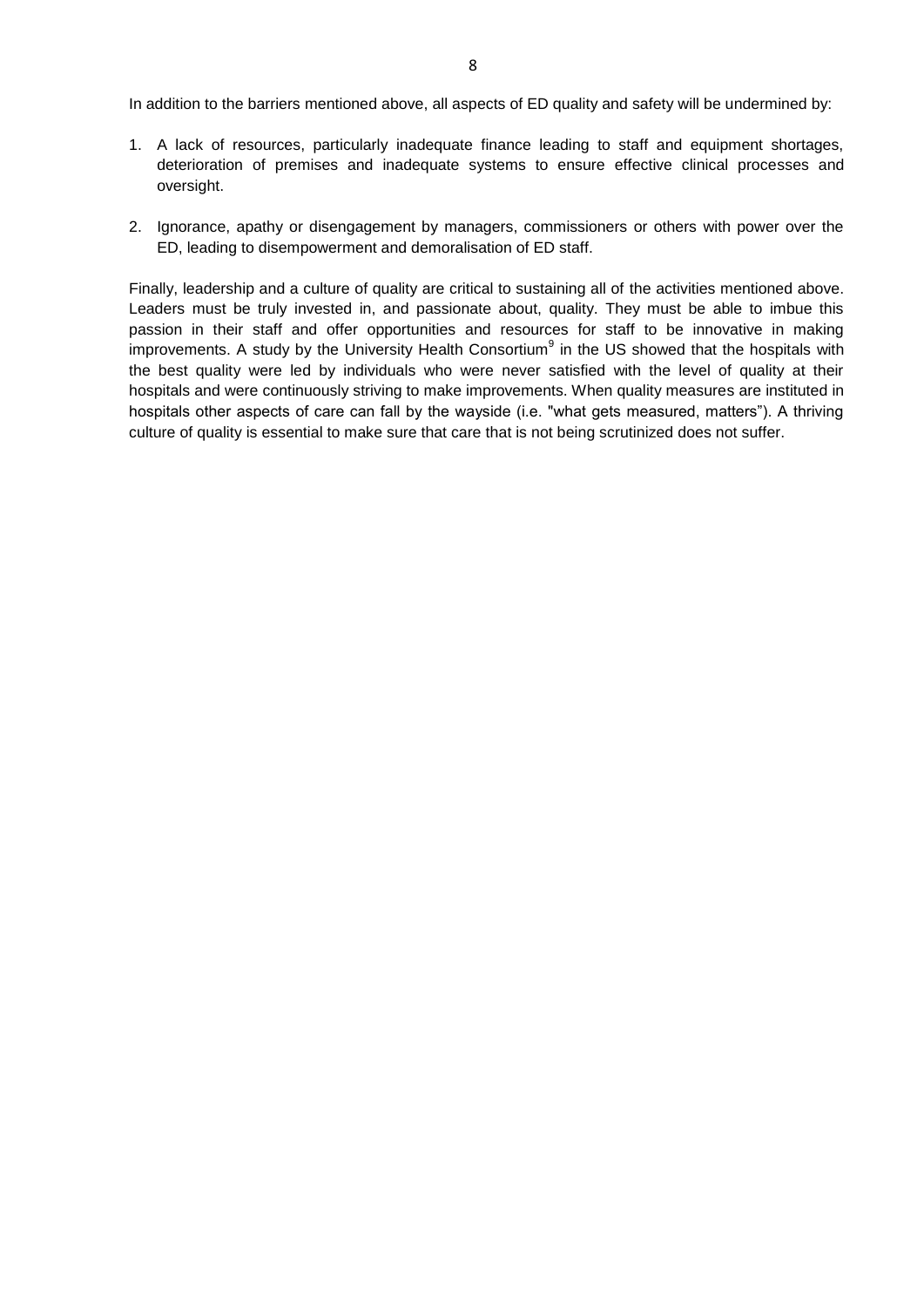## <span id="page-11-0"></span>7. Suggested indicators

A series of quality questions and their associated measures are shown in Table 2. The questions posed cover a range of issues that are fundamental to the delivery of high quality care in any ED, but the exact measures used will depend on local factors, the availability of data, and over-arching elements of the healthcare system in any particular setting.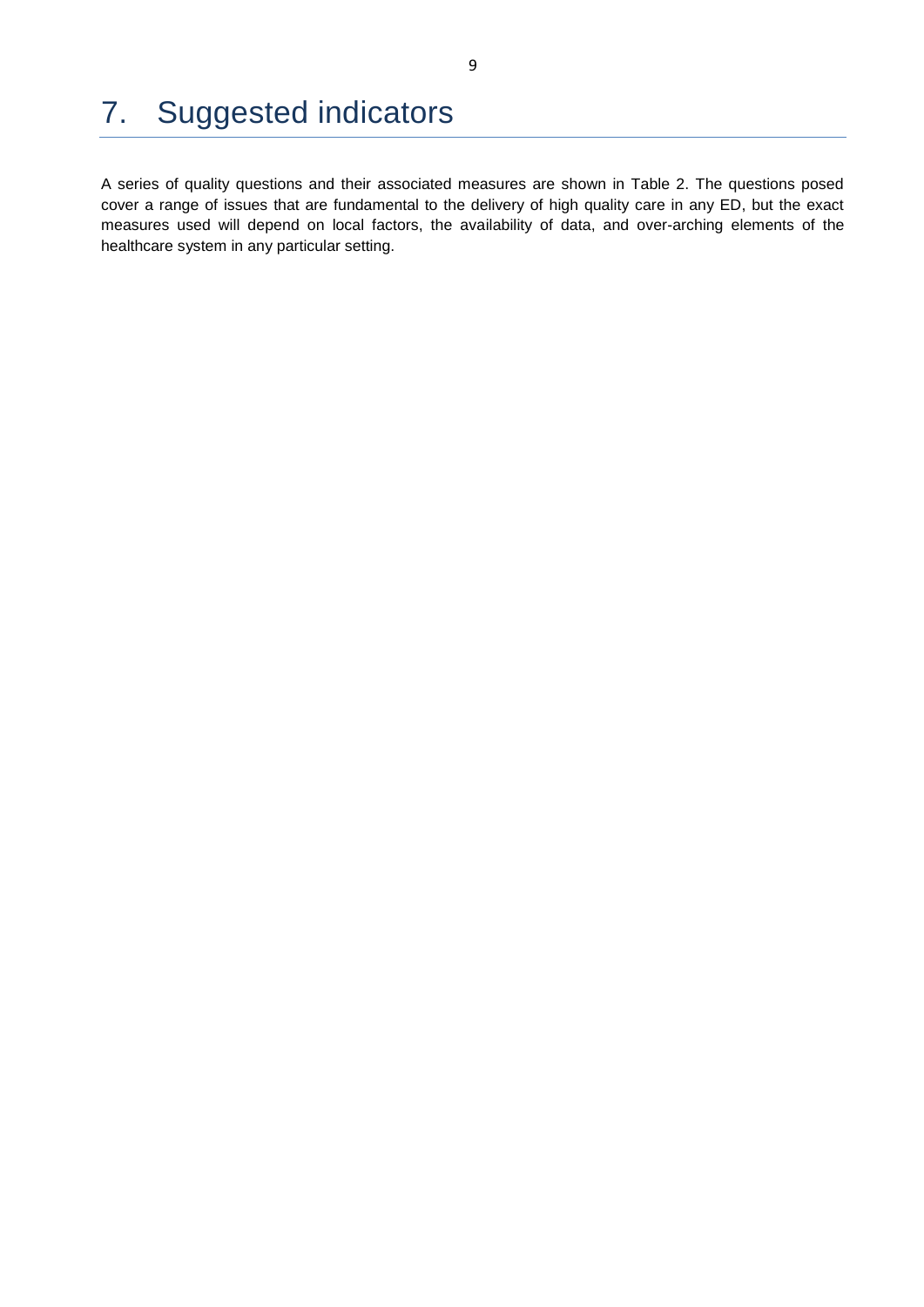| Quality                                        | <b>Structure measure</b>                                                                                                                                                                                                                                                                                                                                                                                                                                     | <b>Process Measure</b>                                                                                                                                                                                                                                                                                                                                                                                                                                                                                                                | <b>Outcome measure</b>                                                                                                                                                             |
|------------------------------------------------|--------------------------------------------------------------------------------------------------------------------------------------------------------------------------------------------------------------------------------------------------------------------------------------------------------------------------------------------------------------------------------------------------------------------------------------------------------------|---------------------------------------------------------------------------------------------------------------------------------------------------------------------------------------------------------------------------------------------------------------------------------------------------------------------------------------------------------------------------------------------------------------------------------------------------------------------------------------------------------------------------------------|------------------------------------------------------------------------------------------------------------------------------------------------------------------------------------|
| Question<br><b>Facilities</b><br>adequate?     | Capacity indices, such as the number of<br>$\bullet$<br>resuscitation/majors cubicles for the patient<br>casemix (in relation to local guidelines)<br>Specific areas for vulnerable groups (e.g.<br>$\bullet$<br>children, mentally ill, confused elderly)<br>Presence or absence of functional<br>$\bullet$<br>equipment to ensure patient safety<br>Adequate security<br>$\bullet$<br>Disaster/major incident plan<br>$\bullet$                            | Maintenance logs for equipment<br>$\bullet$<br>Regular cleaning records and inspections<br>$\bullet$<br>Regular stock inventory<br>$\bullet$<br>Regular testing/rehearsal of disaster plan<br>$\bullet$                                                                                                                                                                                                                                                                                                                               | Patient experience<br>$\bullet$<br>Incidence of hospital-acquired infection<br>Recorded incidents of assault / injury on staff<br>members                                          |
| Numbers and skill<br>mix of staff<br>adequate? | Total number of staff and skill mix (in<br>$\bullet$<br>relation to local guidelines)<br>Staff turnover and sickness levels<br>$\bullet$<br>Number of new patients per staff member<br>$\bullet$<br>(with reference to staff seniority) in unit time<br>Number of patients waiting to be seen (by<br>$\bullet$<br>triage category                                                                                                                            | Times to be seen by decision maker<br>$\bullet$<br>Times from arrival to discharge from ED<br>$\bullet$<br>Proportion leaving without being seen<br>$\bullet$                                                                                                                                                                                                                                                                                                                                                                         | Complaints and critical incidents<br>$\bullet$                                                                                                                                     |
| Is there a culture<br>of quality?              | Is the leadership committed to quality and<br>$\bullet$<br>accountability?<br>Is the leadership "satisfied" or constantly<br>$\bullet$<br>improving?<br>Does the ED have clinical autonomy and an<br>$\bullet$<br>ability to develop its own evidence-based<br>practice?<br>Quality or safety committee is seen as part<br>$\bullet$<br>of the essential administrative structure?<br>Is ED quality seen as a holistic health<br>$\bullet$<br>service issue? | Hospital leadership visible in clinical areas<br>$\bullet$<br>Hospital-wide quality initiatives (e.g. care<br>$\bullet$<br>transitions, hand-washing)<br>ED-led quality initiatives and guidelines<br>$\bullet$<br>Effective dashboard of quality and safety which<br>$\bullet$<br>is locally available and acted upon<br>Quality of ED decision-making monitored and<br>$\bullet$<br>acted upon (e.g. through errors and adverse<br>events)<br>Adequate communication with primary care<br>$\bullet$<br>and other community services | Patient experience<br>$\bullet$<br>Patient empowerment/ability to participate in<br>own care<br><b>Medication errors</b><br>$\bullet$                                              |
| Data support<br>adequate?                      | Is there a system in place to facilitate<br>$\bullet$<br>monitoring of the process and outcome<br>measures described in this table?                                                                                                                                                                                                                                                                                                                          | · System generates reports that support<br>departmental quality management<br>• ICT regularly maintained and developed<br>appropriate to evolving emergency care needs                                                                                                                                                                                                                                                                                                                                                                | Patient experience<br>Objective measures show continuous quality<br>improvement<br>Contributions to public health in the local<br>community (child protection, police liaison etc. |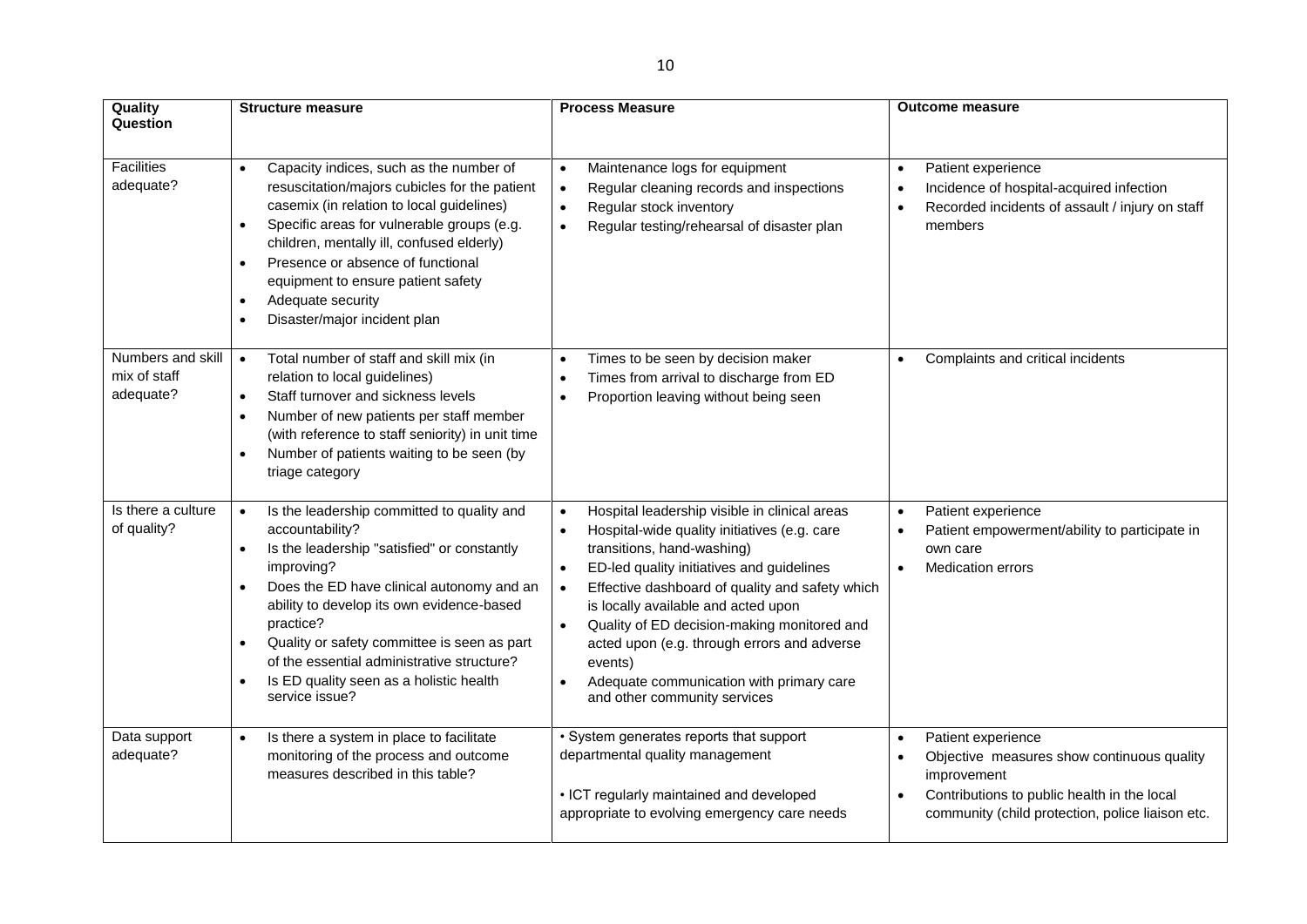| Key process<br>measures in<br>place?                                                   |                                                                                                                                                                                            |           | Time from arrival to cubicle<br>Time to decision maker<br>Time to analgesia<br>Audit against other EDs and national<br>quidelines<br>Left without being seen rate<br><b>Bed turnovers</b>                        | $\bullet$<br>$\bullet$              | Patient experience<br>Survival/functional status for time sensitive<br>conditions (e.g. stroke, MI, sepsis)<br>Time intervals in journey<br>Diagnostic errors<br>Avoidable patient returns to the ED                                                          |
|----------------------------------------------------------------------------------------|--------------------------------------------------------------------------------------------------------------------------------------------------------------------------------------------|-----------|------------------------------------------------------------------------------------------------------------------------------------------------------------------------------------------------------------------|-------------------------------------|---------------------------------------------------------------------------------------------------------------------------------------------------------------------------------------------------------------------------------------------------------------|
| Access block<br>present?                                                               | Proportion of time that patients are on<br>$\bullet$<br>trolleys in corridor.<br>Frequency with which meal rounds and drug<br>rounds are required in the ED.                               | $\bullet$ | Time to offload patients from ambulances<br>Trolley waits above a locally agreed threshold<br>Time to admission from decision to admit<br>Median length of stay for all patients<br>Left without being seen rate | $\bullet$<br>$\bullet$              | Case mix survival measures for high mortality<br>conditions<br>Length of stay, complication rates for<br>hospitalized patients<br>Proportion returning to ED within 7 days<br>Incidence of hospital-acquired infection<br>(depending on length of stay in ED) |
| Evidence based<br>practice resulting<br>in appropriate<br>care and optimal<br>results? | Presence of clinical pathways to support<br>$\bullet$<br>best evidence-based practice<br>Appreciation of cost effectiveness                                                                |           | Pathway compliance<br>Times to critical interventions such as<br>reperfusion or antibiotics<br>Regular audits of use of key<br>investigations/treatments of high risk/high<br>volume conditions                  | $\bullet$<br>$\bullet$<br>$\bullet$ | Patient mortality (general or specified<br>conditions)<br>Risk adjusted outcomes (e.g. from registry<br>data)<br>Other clinical outcome data<br>Proportion returning to ED within 7 days                                                                      |
| Patient<br>experience<br>measured and<br>acted upon?                                   | Use of patient feedback tools<br>$\bullet$<br>Inclusion of patients on hospital boards.<br>$\bullet$                                                                                       |           | Changes implemented on the basis of patient<br>feedback                                                                                                                                                          | $\bullet$<br>$\bullet$              | Progressive improvements in patient feedback<br>Equitable access for different races/gender and<br>minority groups                                                                                                                                            |
| <b>ED Staff</b><br>experience<br>measured and<br>acted upon?                           | Feedback at ED staff appraisals<br>$\bullet$<br>Use of staff feedback tools including other<br>$\bullet$<br>specialities<br>Training and education programmes for ED<br>$\bullet$<br>staff | $\bullet$ | ED staff empowered and supported by<br>management/leadership team<br>Changes implemented on the basis of staff<br>feedback                                                                                       | $\bullet$                           | Progressive improvements in staff feedback<br>Improving trainee and student feedback in<br>training departments                                                                                                                                               |

*Table Two: Suggested quality indicators for EDs, grouped by the domains of structure, process and outcome to address all IOM domains (* 6 *).*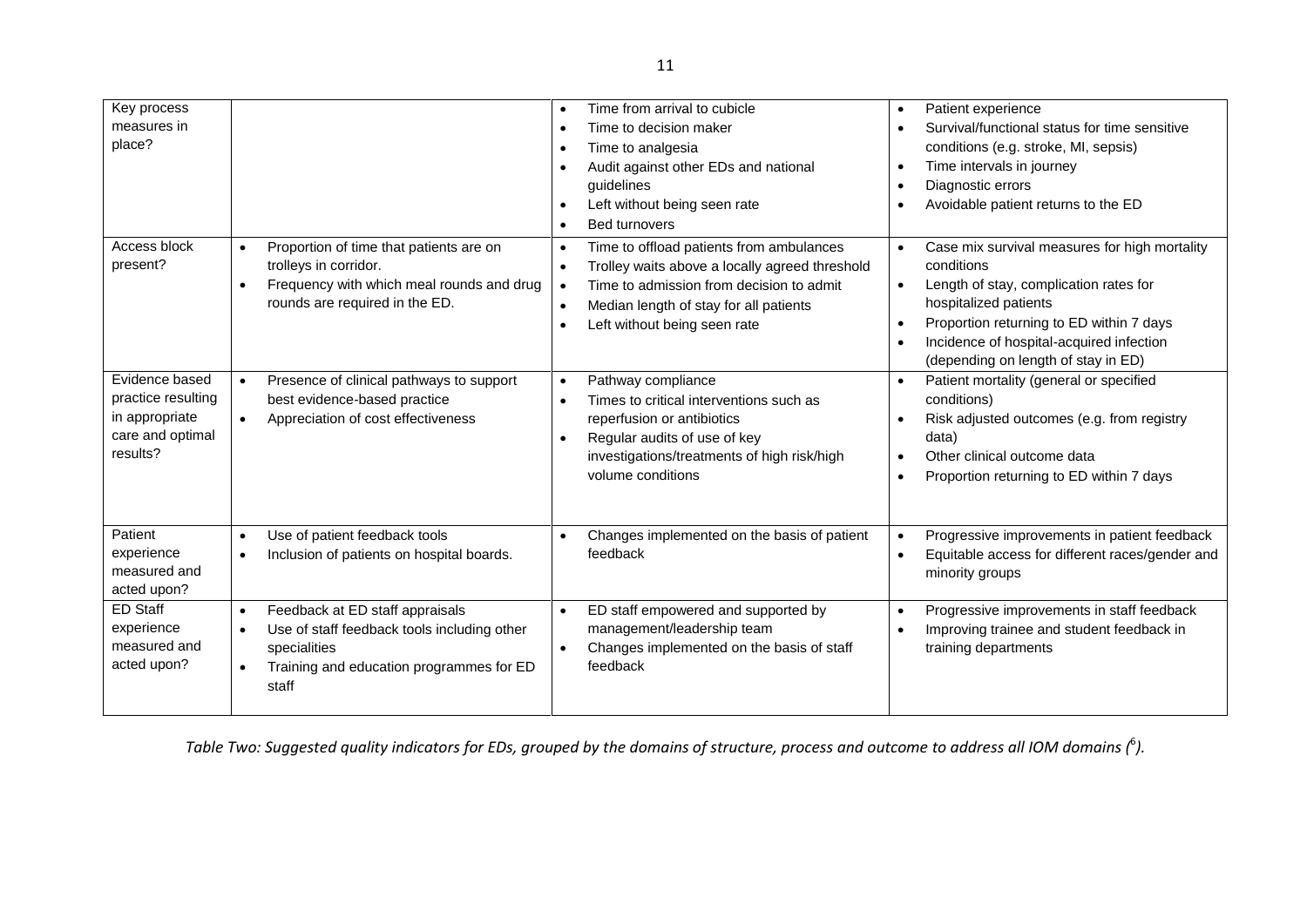#### <span id="page-14-0"></span>8. Research questions

Despite the acknowledged importance of quality and safety in ED care, and the fact that – in some nations - grant-awarding bodies often see these as priorities for study, there is very little robust research evidence in this field. The subject is rarely amenable to randomised trials, and alternative study designs are therefore required. Qualitative studies, particularly those which directly involve patients, will also prove valuable in addressing some areas. There is an urgent need to agree upon widely applicable outcome measures that can be used to assess the impact of specific interventions and other changes in the configuration and delivery of ED services, and to develop measures of comparability between departments and between health systems. This will help to reduce variation, and also determine cost-effective care, by directly relating cost to meaningful clinical outcomes, particularly those that occur after the patient has left the ED, and which therefore reflect the whole episode of care.

As a result it is hard to say with certainty that even fundamental changes, such as improved facilities or an increase in the number of senior staff, will positively influence patient outcomes.

Large-scale trials, which evaluate impacts across the whole healthcare system, and which also consider prevention and public health, would be ideal but are financially and logistically challenging. In some situations the analysis of routinely collected or population-based data may be informative and cost effective, as might modelling or simulation testing. In all cases the aim should be to institute policy and system-based change on the basis of high-quality evidence, rather than opinion or anecdote.

It is also necessary to develop research projects that cross national and international boundaries, so that different systems in different countries can be compared objectively to allow the development and promotion of best practice across the specialty globally.

A further research question that should be addressed relates to the implementation of a quality and safety framework. In some of the founder nations measures such as the 4 hour target have been implemented within what could be perceived as a punitive culture – with penalties for failure. This has been shown to adversely affect patient safety in some settings. Conversely a less tightly regulated or poorly enforced approach is probably not going to change much within an ED or allow learning that benefits clinical outcomes, staff or patient experiences across the international federation.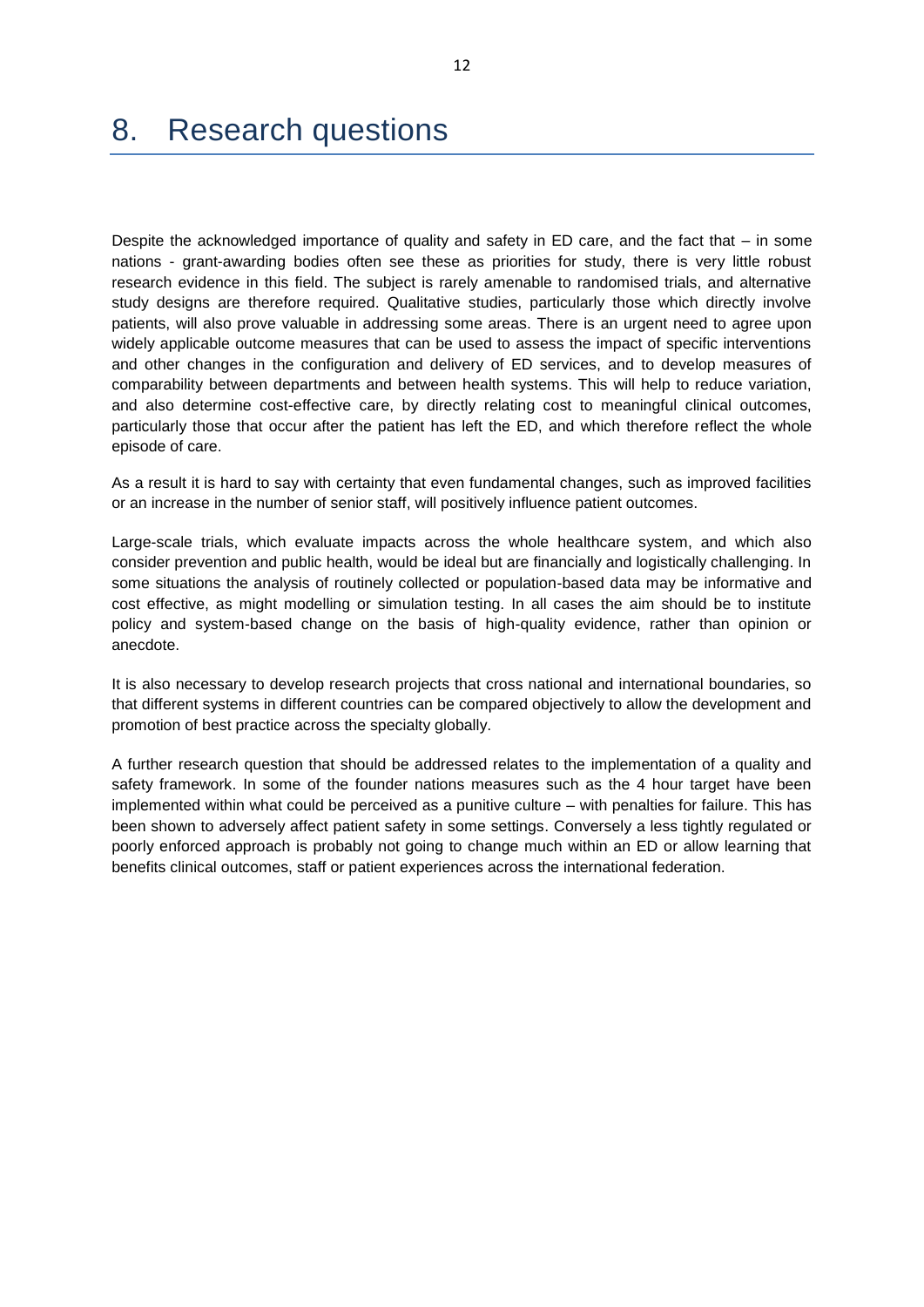### <span id="page-15-0"></span>9. Conclusions

All EDs have an obligation to deliver care that is demonstrably safe and of the highest possible quality. EM is a unique and rapidly developing specialty which forms the hub of the emergency care system and strives to provide a consistent and effective service 24 hours a day, 7 days a week.

The International Federation of Emergency Medicine, with more than 70 member countries, has prepared this document to define a framework for quality and safety in the ED. It sets out reasonable expectations for patients attending any ED globally, and also the additional expectations for EDs functioning in a well-developed healthcare system. Particular attention is drawn to the cognitive and decision-making demands that underpin safe and effective ED practice, and the problems of crowding.

The enablers and barriers to quality care in the ED can be considered under the headings of: staff; physical structures; ED processes; co-ordinated care and monitoring of outcomes. Following a consensus conference and with subsequent development a series of quality indicators have been proposed. These are tabulated in the form of measures designed to answer nine quality questions, presented according to the domains of structure, process and outcome. There is an urgent need to improve the evidence base to determine which quality indicators have the potential to successfully improve clinical outcomes, staff and patient experience in a cost efficient manner – with lessons for implementation.

The International Federation hopes that this framework will provide a common consensus to underpin the pursuit of quality and safety in all EDs, thereby improving the outcome and experience of emergency patients and our staff worldwide. In order to achieve these goals, emergency care must be an absolute priority for healthcare planners at local, regional and national level.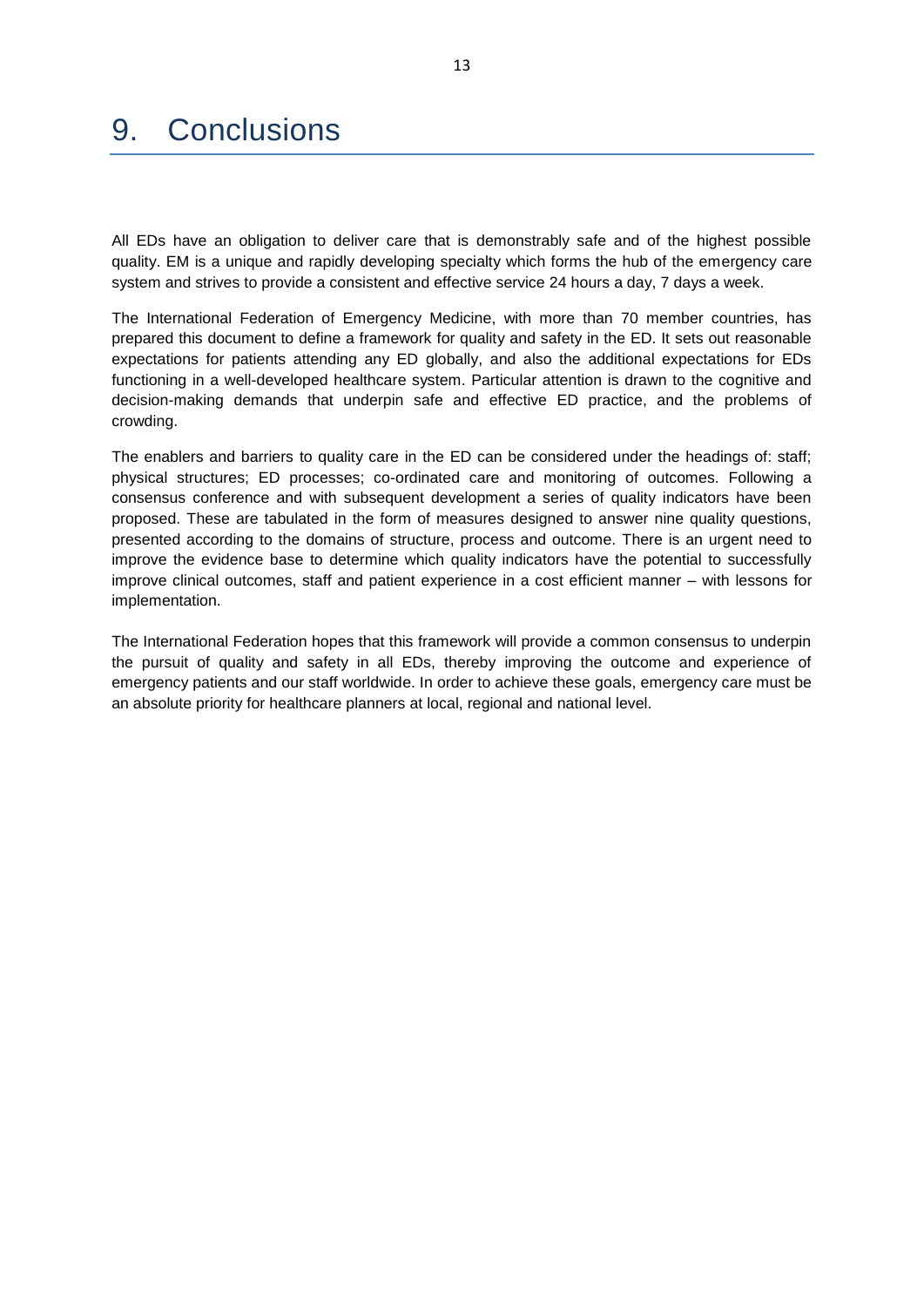#### <span id="page-16-0"></span>10. References

 $\overline{\phantom{a}}$  $1$  CEM/IFEM Symposium: Quality and Safety in Emergency Care. The British Museum, London, 15 & 16 November 2011: Narrative of Presentations & Abstracts. EMJ April 2012: Vol. 29 Supplement 1.

 $2$  J A Lowithan, A J Curtis, D J Jokkey, J U Stoelwinder, J J McNeil and P A Cameron, Demand at the emergency department front door: 10-year trends in presentations. Med J Aust 2012; 196 (2): 128- 132.

 $3$  D B Richardson and D Mountain Myths versus facts in emergency department overcrowding and hospital access block Med J Aust 2009; 190 (7): 369-374. Pines JM, Hilton JA, Weber EJ, et al. International perspectives on emergency department crowding. Academic emergency medicine: official journal of the Society for Academic Emergency Medicine 2011;18:1358-70.

 $4$  P A Cameron, M J Schull, M W Cooke A framework for measuring quality in the emergency department Emerg Med J doi:10.1136/emj.2011.112250 & M Schull et al Development of a consensus on evidence based quality of care indicators for Canadian Emergency Departments <http://www.ices.on.ca/file/National%20ED%20Quality%20Indicators%20March%2010%202010.pdf>

<sup>5</sup> Richard Newell, Todd Slesinger, Dickson Cheung, Jennifer Wiler, Daniel Handel. Emergency Medicine Quality Measures. [www.acepnews.com/news/news-from-the-college/single](../../../Local%20Settings/Local%20Settings/Temporary%20Internet%20Files/Content.Outlook/Local%20Settings/Temporary%20Internet%20Files/Content.Outlook/FN70WXU4/www.acepnews.com/news/news-from-the-college/single-article/emergency-medicine-quality-measures/129931a40b5badc20e0f90f79b2.html)[article/emergency-medicine-quality-measures/129931a40b5badc20e0f90f79b2.html.](../../../Local%20Settings/Local%20Settings/Temporary%20Internet%20Files/Content.Outlook/Local%20Settings/Temporary%20Internet%20Files/Content.Outlook/FN70WXU4/www.acepnews.com/news/news-from-the-college/single-article/emergency-medicine-quality-measures/129931a40b5badc20e0f90f79b2.html) accessed Nov 25, 2012

<sup>6</sup> Centres for Medicare and Medicaid Services, Department of Health and Human Services US. National Impact Assessment of Medicare Quality Measures. Centers for Medicare and Medicaid 2012. Washington, DC. March 2012. Available at: [https://www.cms.gov/Medicare/Quality-Initiatives-](https://www.cms.gov/Medicare/Quality-Initiatives-Patient-Assessment-Instruments/QualityMeasures/Downloads/NationalImpactAssessmentofQualityMeasuresFINAL.PDF)[Patient-Assessment-](https://www.cms.gov/Medicare/Quality-Initiatives-Patient-Assessment-Instruments/QualityMeasures/Downloads/NationalImpactAssessmentofQualityMeasuresFINAL.PDF)

[Instruments/QualityMeasures/Downloads/NationalImpactAssessmentofQualityMeasuresFINAL.PDF](https://www.cms.gov/Medicare/Quality-Initiatives-Patient-Assessment-Instruments/QualityMeasures/Downloads/NationalImpactAssessmentofQualityMeasuresFINAL.PDF)

<sup>7</sup> Daniel Kahneman's *Thinking, Fast and Slow*. London: Penguin, 2012.

<sup>8</sup> See Ackroyd-Stolarz S, Read Guernsey J, Mackinnon NJ, et al. The association between a prolonged stay in the emergency department and adverse events in older patients admitted to hospital: a retrospective cohort study. BMJ quality & safety 2011;20:564-9;

9. Pines JM, Hollander JE. Emergency department crowding is associated with poor care for patients with severe pain. Ann Emerg Med 2008;51:1-5;

10.Fee C, Weber E, Maak C, et al. Effect of Emergency Department Crowding on Time to Antibiotics in Patients Admitted with Community-Acquired Pneumonia. Ann Emerg Med 2007;50:501-9, 509e1;

11.Diercks DB, Roe MT, Chen AY, et al. Prolonged emergency department stays of non-ST-segmentelevation myocardial infarction patients are associated with worse adherence to the American College of Cardiology/American Heart Association guidelines for management and increased adverse events. Ann Emerg Med 2007;50:489-96.;

12. Richardson DB. Increase in patient mortality at 10 days associated with emergency department overcrowding. Med J Aust 2006;184:213;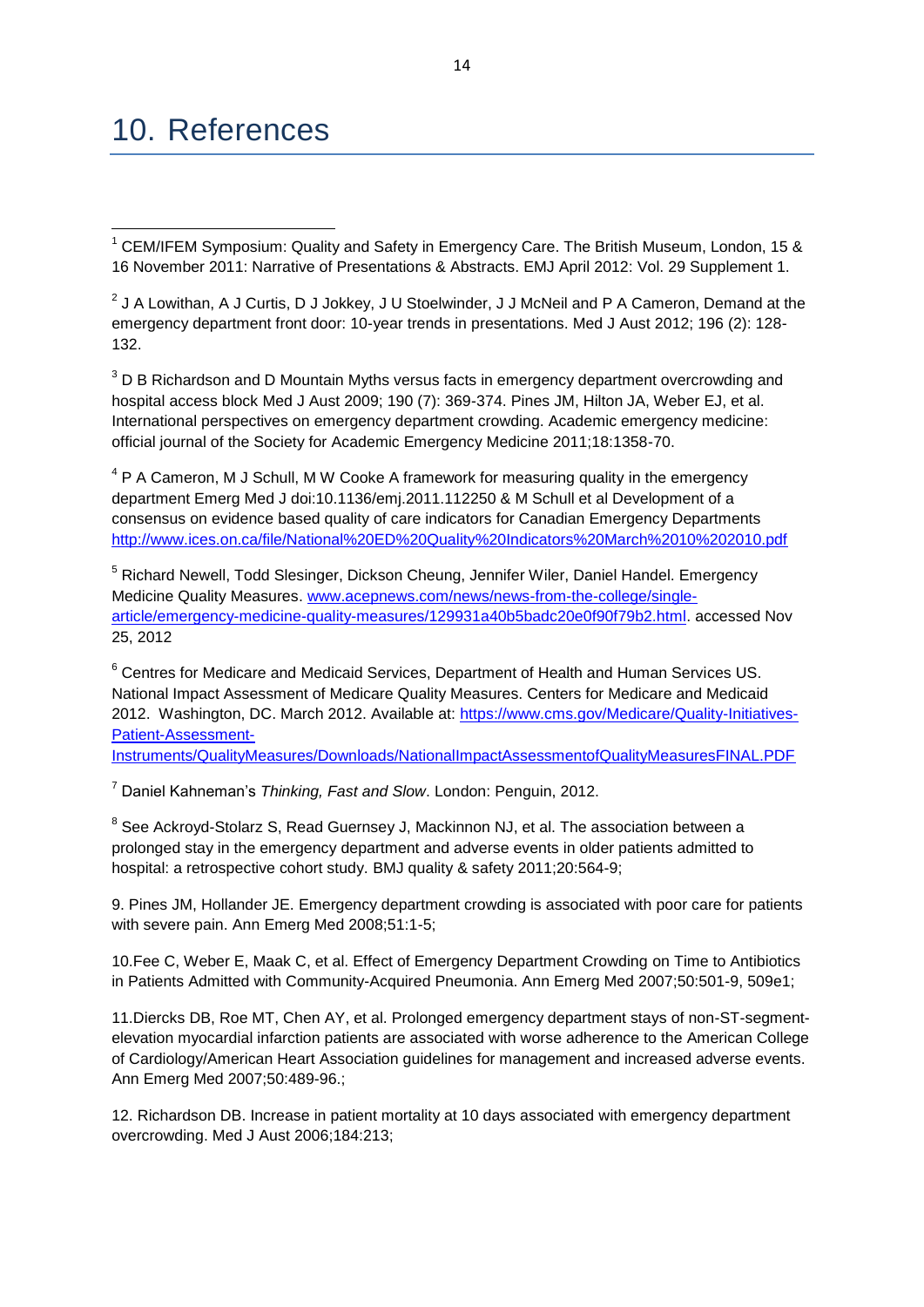1 13. Pines JM, Hollander JE, Localio AR, et al. The association between emergency department crowding and hospital performance on antibiotic timing for pneumonia and percutaneous intervention for myocardial infarction. Acad Emerg Med 2006;13:873-8;

14. Hwang U, Richardson LD, Sonuyi TO, et al. The effect of emergency department crowding on the management of pain in older adults with hip fracture. J Am Geriatr Soc 2006;54:270-5;

15. Schull MJ, Vermeulen M, Slaughter G, et al. Emergency department crowding and thrombolysis delays in acute myocardial infarction. Ann Emerg Med 2004;44:577-85.

16. Keroack, M. A., Youngberg, B. J., Cerese, J. L., Krsek, C., Prellwitz, L. W., & Trevelyan, E. W. (2007). Organizational factors associated with high performance in quality and safety in academic medical centers. Academic Medicine, 82(12), 1178-1186.